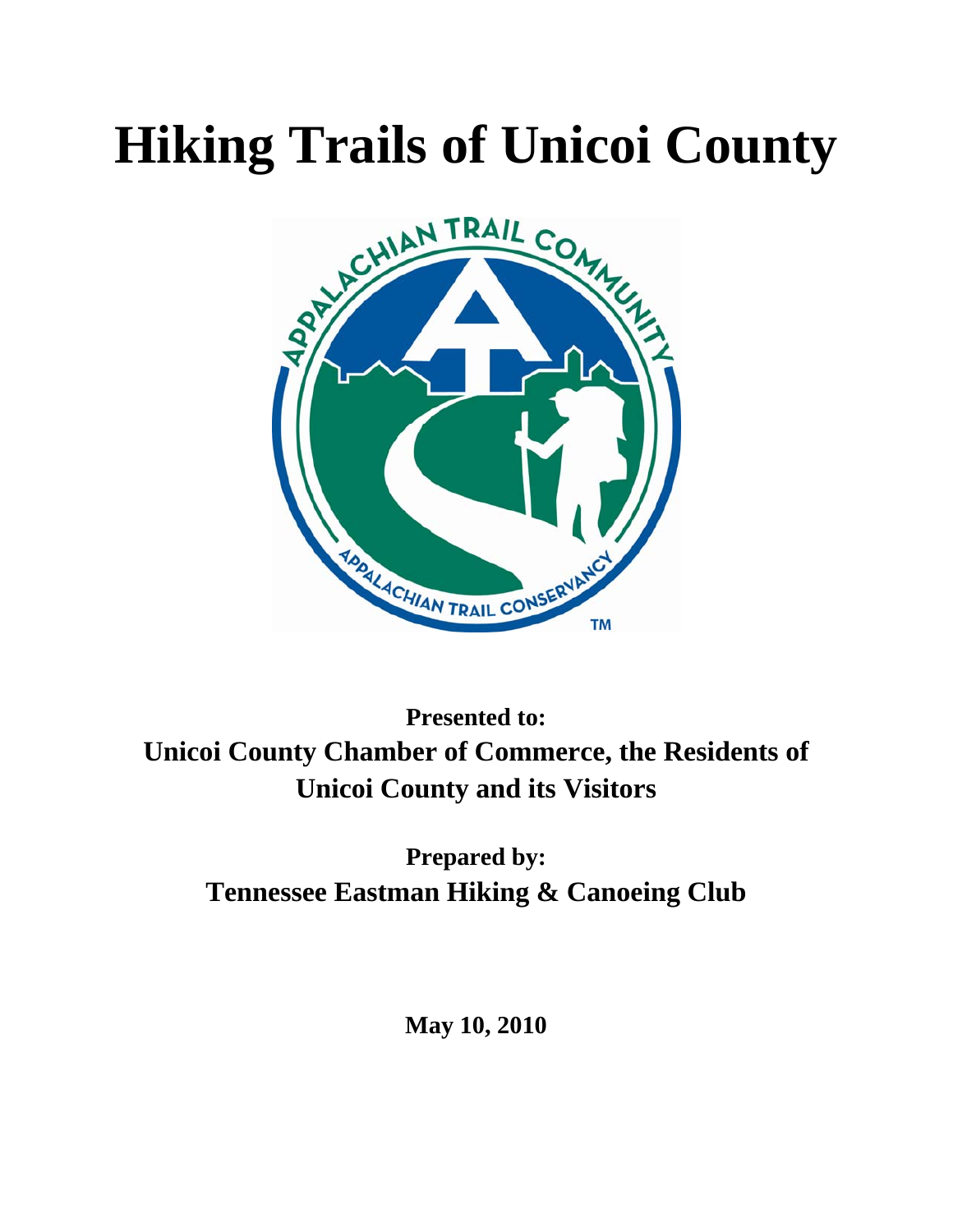# **The Hiking Trails of Unicoi County**

#### **Introduction**

Unicoi County is blessed with many hiking opportunities, with destinations ranging from casual family strolls to thrilling waterfalls to open bald mountains providing spectacular views. Following is a description of some of these hikes. The list includes the famous Appalachian Trail and other maintained hiking trails within the Cherokee National Forest. It does not include unofficial trails, trails only accessible through private property, or unmaintained trails. Multi-use trails open to hikers but primarily used by other modes of transport (horses, mountain bikes, or motorcycles and ATV's) are not included. Information on those trails may be available through the Cherokee National Forest, the Backcountry Horsemen of East Tennessee, or the Northeast Tennessee Mountain Bike Association.

Unicoi County contains some of the most rugged terrain in Tennessee, with elevations ranging from less than 1700' where the Nolichucky River exits the county to 5516' atop Big Bald. Hikers should be prepared with sturdy footwear, clothing suitable for variable weather conditions including frequent and sometimes heavy precipitation, a good first aid kit, and adequate route information (trail description, map, compass, and/or GPS). It is always a good practice to let someone know your plans and contact them upon your return, particularly on overnight hikes. Hiking with companions provides extra security in case of an emergency. Cell phone coverage may be poor or nonexistent in remote locations. The poisonous timber rattlesnake and copperhead may be encountered. Avoid putting hands or feet where you can't see, such as across or beneath a log. Much more likely to be encountered are stinging insects, especially yellow jackets which nest in the ground in late summer and fall months. Hikers with allergies to these insects should carry appropriate first aid and are strongly encouraged to hike with companions. Black bears in Unicoi County are infrequently seen and are generally wary when encountered, but may be attracted by the smell of food or trash in camping areas. Cook away from your tent or shelter and hang food out of reach of bears. Never store food in your tent or in a shelter. Purification of drinking water by filtration, boiling, or chemical treatment is always advisable. Finally, vandalism to vehicles parked at remote trailheads can occur, more frequently though not exclusively to vehicles parked overnight. Consider a shuttle service, such as those listed on the Appalachian Trail Conservancy's website.

#### **The Appalachian Trail**

The best known hiking trail in America and perhaps the world, the Appalachian National Scenic Trail stretches 2,175 miles between Springer Mt. in Georgia to Katahdin in Maine. The Appalachian Trail (commonly referred to as the A. T.) was conceived of in 1921, originally completed in 1937, and was the first U. S. trail federally designated as a National Scenic Trail in 1968. Although the most well known users are the through hikers, thousands of whom set out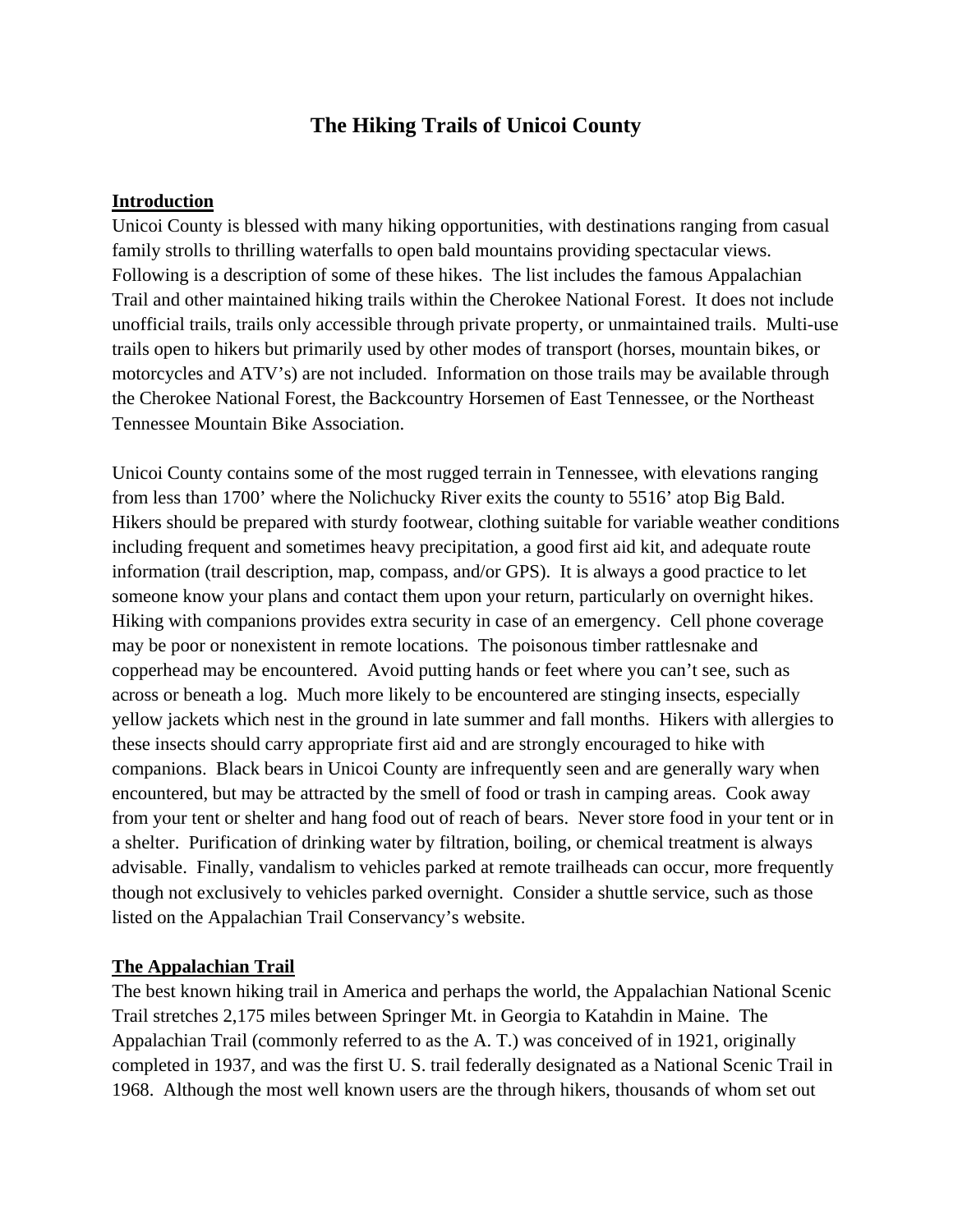annually to hike its entire length with northbound hikers coming through Unicoi County usually in April or early May, many more users are day hikers or those on shorter backpacking trips.

Much of the A. T. in Unicoi County was originally located on roads, with the last major relocation in 1972 moving it across the peaks of Unaka Mountain. Minor relocations to reduce erosion or provide a more protected and scenic experience continue to this day. The Appalachian Trail enters Unicoi County from the south at Flint Gap. It follows along or close to the TN/NC state line, crossing the highest point in Unicoi County, Big Bald at 5516'. Not far beyond at Little Bald, the A. T. leaves Unicoi County for 6 miles fully in North Carolina, returning at Devils Creek Gap and staying fully in Tennessee through Erwin to Indian Grave Gap. From there, the Trail remains on the state line over aptly named Beauty Spot and massive, 5180' Unaka Mountain, exiting Unicoi County about a mile beyond Iron Mountain Gap. Overall there are 51 miles of the Appalachian Trail in Unicoi County, a total surpassed by only 3 of the 17 counties through which the Trail runs in Tennessee and North Carolina.

The A. T. in Unicoi County is managed cooperatively by the Nolichucky/Unaka Ranger District of the Cherokee National Forest, the Appalachian Trail Conservancy, and volunteer Trailmaintaining clubs. In Unicoi County, the Carolina Mountain Club based in Asheville maintains from Flint Gap to Spivey Gap. The Tennessee Eastman Hiking & Canoeing Club (TEHCC) maintains from Spivey Gap to north of Iron Mt. Gap where the A. T. continues into Carter County. The Old Timers Hiking Club maintains the portion between Indian Grave Gap to Iron Mt. Gap as an "adopter" in cooperation with TEHCC.

These trailheads provide the most direct and convenient access to the A. T.

- Devil Fork Gap, on TN Highway 352, 4.2 miles from the community of Rocky Fork near Flag Pond to the NC state line (NC Highway 212). Roadside parking is on the left.
- Sams Gap, on U. S. Highway 23 6 miles from Flag Pond and 18 miles from Erwin. There is no direct access from Interstate 26 to the Appalachian Trail; hikers must take the old highway from Tennessee or North Carolina with good parking slightly into North Carolina. The Trail passes underneath the interstate.
- Spivey Gap, on U.S. Highway 19W 7 miles from U.S. Highway 23 in Ernestville, accessible from Exit 43 on Interstate 26. The A. T. crosses Highway 19W 1.5 miles into North Carolina from the state line; a small roadside parking area is on the right.
- Chestoa Pike, where it crosses the Nolichucky River. From Exit 40 on Interstate 26, turn right from Jackson-Love Highway, then pass the Holiday Inn Express and a convenience store. Turn left onto River Road (brown sign denotes whitewater rafting) for 0.4 miles to a four-way stop at the Chestoa Bridge, which the A. T. crosses. For the largest parking area, cross the bridge and turn right immediately onto Jones Branch Road, where roadside parking is available on the right a few yards from the intersection.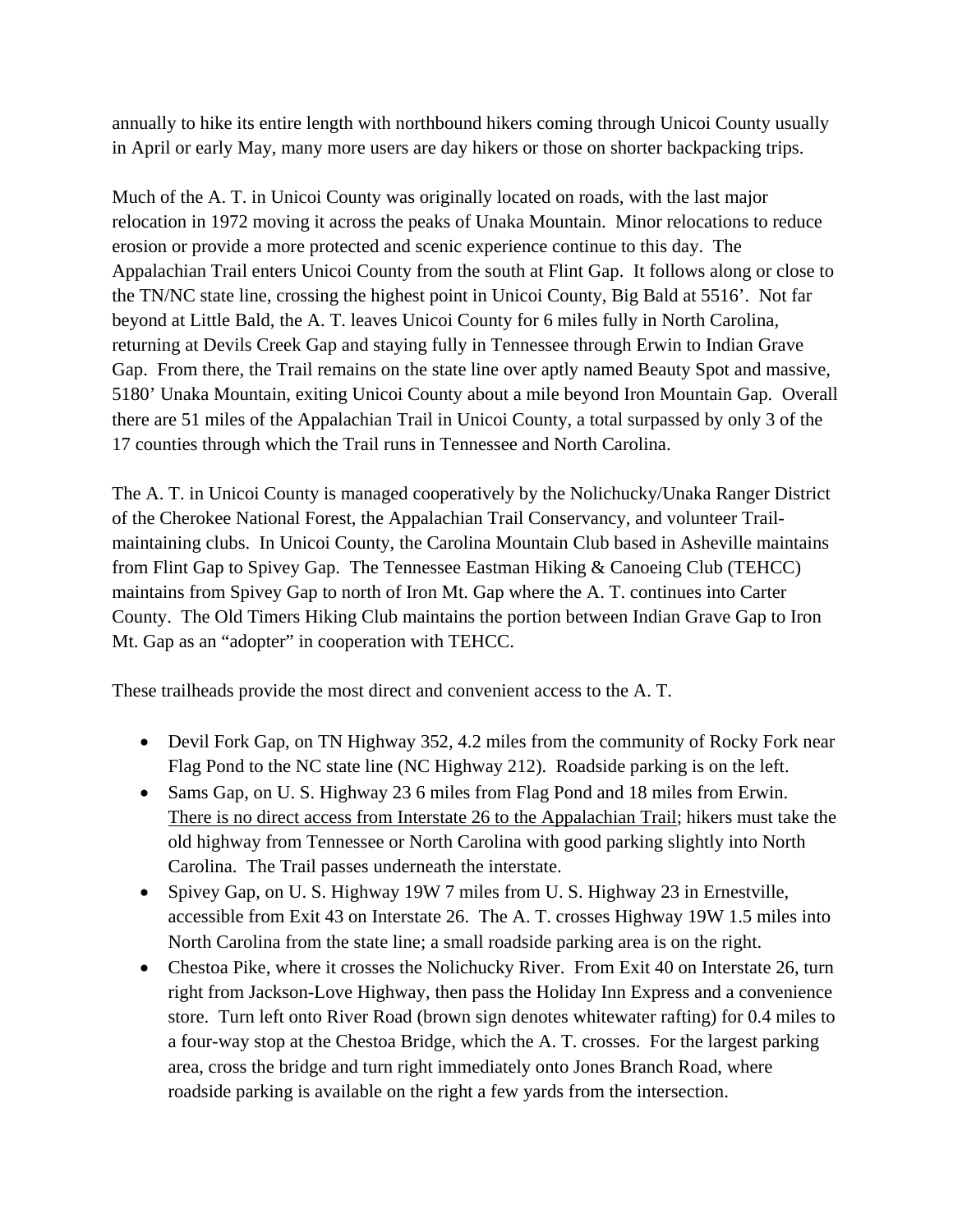- Indian Grave Gap, on TN Highway 395. From Main Street in Erwin, most easily accessed from Exit 36 on Interstate 26, turn onto Tenth Street, reaching the entrance to Rock Creek Recreation Area in 3.3 miles. Indian Grave Gap is 3.3 miles further, on the state line at the height of land. Parking is available at a small pulloff on the left or roadside on the right. Gravel Forest Road 230 leaves Indian Grave Gap to the left, crossing the A. T. once (no parking) and nearing it several times, most notably at Beauty Spot on a short spur road 2.1 miles from Indian Grave Gap.
- Iron Mountain Gap, on TN Highway 107 10 miles from Unicoi at the NC state line. From Exit 32 on Interstate 26, go to the end of the road at Maple Grove Restaurant, turn right into downtown Unicoi, then left on TN 107. Roadside parking is on the right at the height of land.

#### **Highlights of the Appalachian Trail in Unicoi County**

- Unicoi County's high point, Big Bald at 5516', offers one of the most outstanding panoramic views in the Southern Appalachians. Only in the Smokies, the Roan Highlands, and the Presidential Range in New Hampshire does the elevation of the Appalachian Trail exceed that on Big Bald.
- The summit of 5180' Unaka Mountain is in a dense and pure forest of red spruce, with cool weather on the hottest of days. Unaka Mountain has the only natural spruce forest on the A. T. between Roan Mountain and the Smokies. Its shoulder Beauty Spot is well known throughout our region and along the length of the Trail for its spectacular views.
- The Nolichucky River along with the French Broad is the only free-flowing large river crossed by the A. T. in the Southern Appalachians. Outstanding views of the Nolichucky Gorge, Erwin, and the North Indian Creek Valley can be seen from Cliff Ridge, starting one mile from the Trail's crossing of the river at Chestoa.
- Spring wildflowers are abundant and showy at many locations of the Appalachian Trail in Unicoi County. Among the best displays are from north of Devil Fork Gap to Sugarloaf Gap and in either direction from Iron Mountain Gap.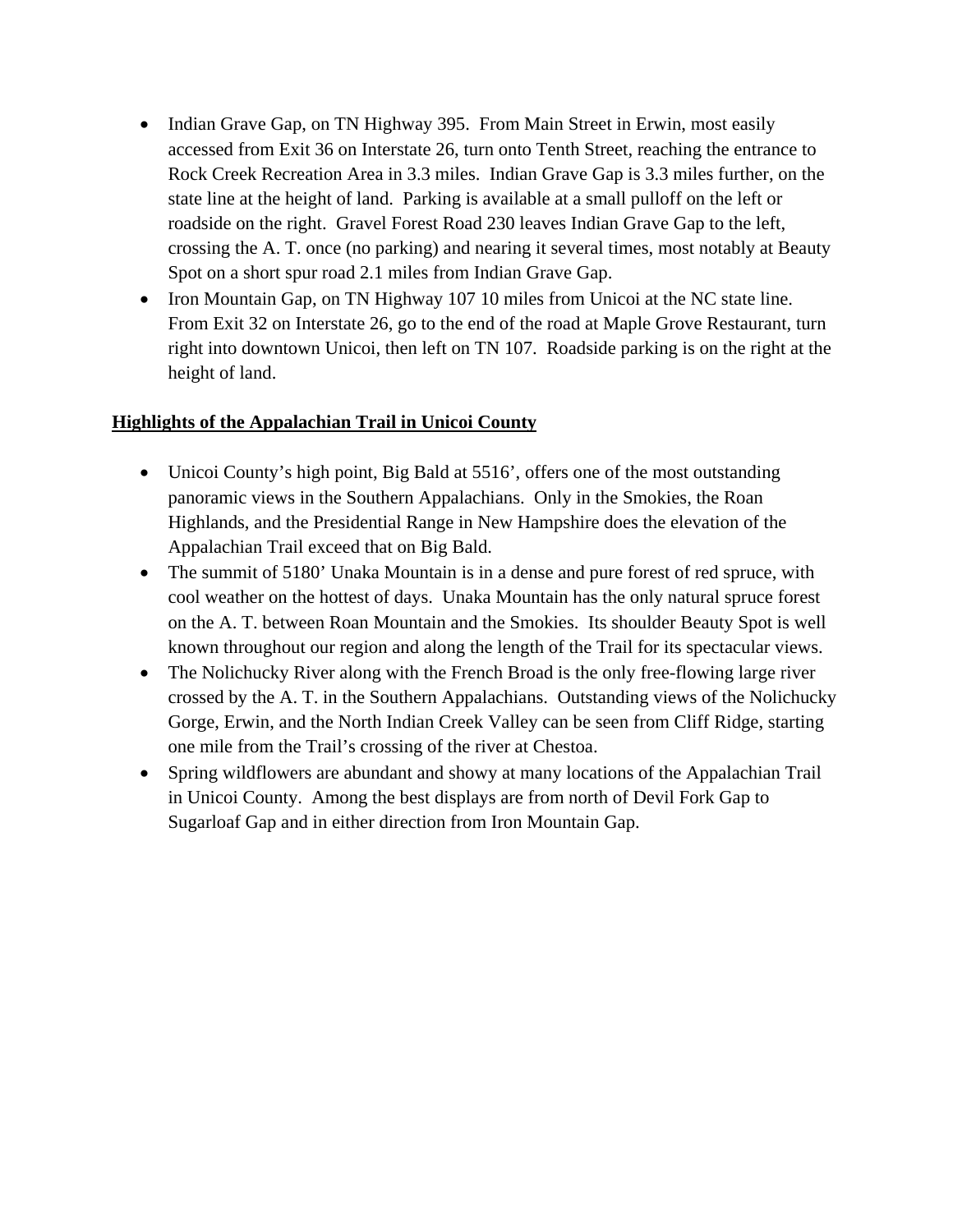Following is a listing of landmarks along the A. T. in Unicoi County and their distances from the nearest Trailheads.

| <b>Unicoi County Appalachian Trail Landmarks and Distances</b> |                            |                          |            |              |
|----------------------------------------------------------------|----------------------------|--------------------------|------------|--------------|
| Location                                                       | Closest                    | Distance from            | Miles from | Miles from   |
|                                                                | Trailhead                  | <b>Closest Trailhead</b> | Flint Gap  | Iron Mt. Gap |
| Southermost point, Flint                                       | Devil Fork Gap             | 3.5 miles south          | $\theta$   | 56.6         |
| Gap (Greene County line)                                       |                            |                          |            |              |
| Flint Mt. Shelter                                              | Devil Fork Gap             | 2.7 miles south          | 0.8        | 55.8         |
| Devil Fork Gap                                                 |                            |                          | 3.5        | 53.1         |
| <b>Sugarloaf Gap</b>                                           | Devil Fork Gap             | 1.8 miles north          | 5.3        | 51.3         |
| Frozen Knob                                                    | Devil Fork Gap             | 3.3 miles north          | 6.8        | 49.8         |
| Rice Gap                                                       | Sams Gap                   | 3.6 miles south          | 8.4        | 48.2         |
| Hogback Ridge Shelter                                          | Sams Gap                   | 2.4 miles south          | 9.6        | 47.0         |
| Sams Gap                                                       |                            |                          | 12.0       | 44.6         |
| <b>Street Gap</b>                                              | Sams Gap                   | 2.3 miles north          | 14.3       | 42.3         |
| <b>Big Bald</b>                                                | Sams Gap                   | 6.5 miles north          | 18.5       | 38.1         |
| <b>Bald Mt. Shelter</b>                                        | Spivey Gap                 | 5.7 miles south          | 19.6       | 37.0         |
| Little Bald                                                    | Spivey Gap                 | 4.3 miles south          | 21.0       | 35.6         |
| <b>High Rocks</b>                                              | Spivey Gap                 | 2.0 miles south          | 23.3       | 33.3         |
| Spivey Gap                                                     |                            |                          | 25.3       | 31.3         |
| Devils Creek Gap                                               | Spivey Gap                 | 2.3 miles north          | 27.6       | 29.0         |
| No Business Knob Shelter                                       | Spivey Gap                 | 4.9 miles north          | 30.2       | 26.4         |
| Temple Hill Gap                                                | Chestoa                    | 3.9 miles south          | 32.6       | 24.0         |
| <b>Cliff Ridge</b>                                             | Chestoa                    | 1.8 miles south          | 34.7       | 21.9         |
| Nolichucky River                                               | $ -$                       |                          | 36.5       | 20.1         |
| (Chestoa)                                                      |                            |                          |            |              |
| Side trail to Nolichucky                                       | Chestoa                    | 1.3 miles north          | 37.8       | 18.8         |
| campground and outfitters                                      |                            |                          |            |              |
| <b>Curley Maple Gap Shelter</b>                                | <b>Indian Grave</b><br>Gap | 4.1 miles south          | 40.7       | 15.9         |
| Indian Grave Gap                                               |                            |                          | 44.8       | 11.8         |
| <b>Beauty Spot</b>                                             | <b>Indian Grave</b><br>Gap | 2.3 miles north          | 47.1       | 9.5          |
| Deep Gap                                                       | <b>Indian Grave</b><br>Gap | 3.8 miles north          | 48.6       | 8.0          |
| Unaka Mt.                                                      | <b>Indian Grave</b><br>Gap | 5.4 miles north          | 50.2       | 6.4          |
| <b>Cherry Gap Shelter</b>                                      | Iron Mt. Gap               | 2.7 miles south          | 52.9       | 2.7          |
| Iron Mt. Gap                                                   | $ -$                       |                          | 56.6       | 0.0          |
| Northernmost point (Carter<br>County line)                     | Iron Mt. Gap               | 1.0 miles north          | 57.6       | 1.0          |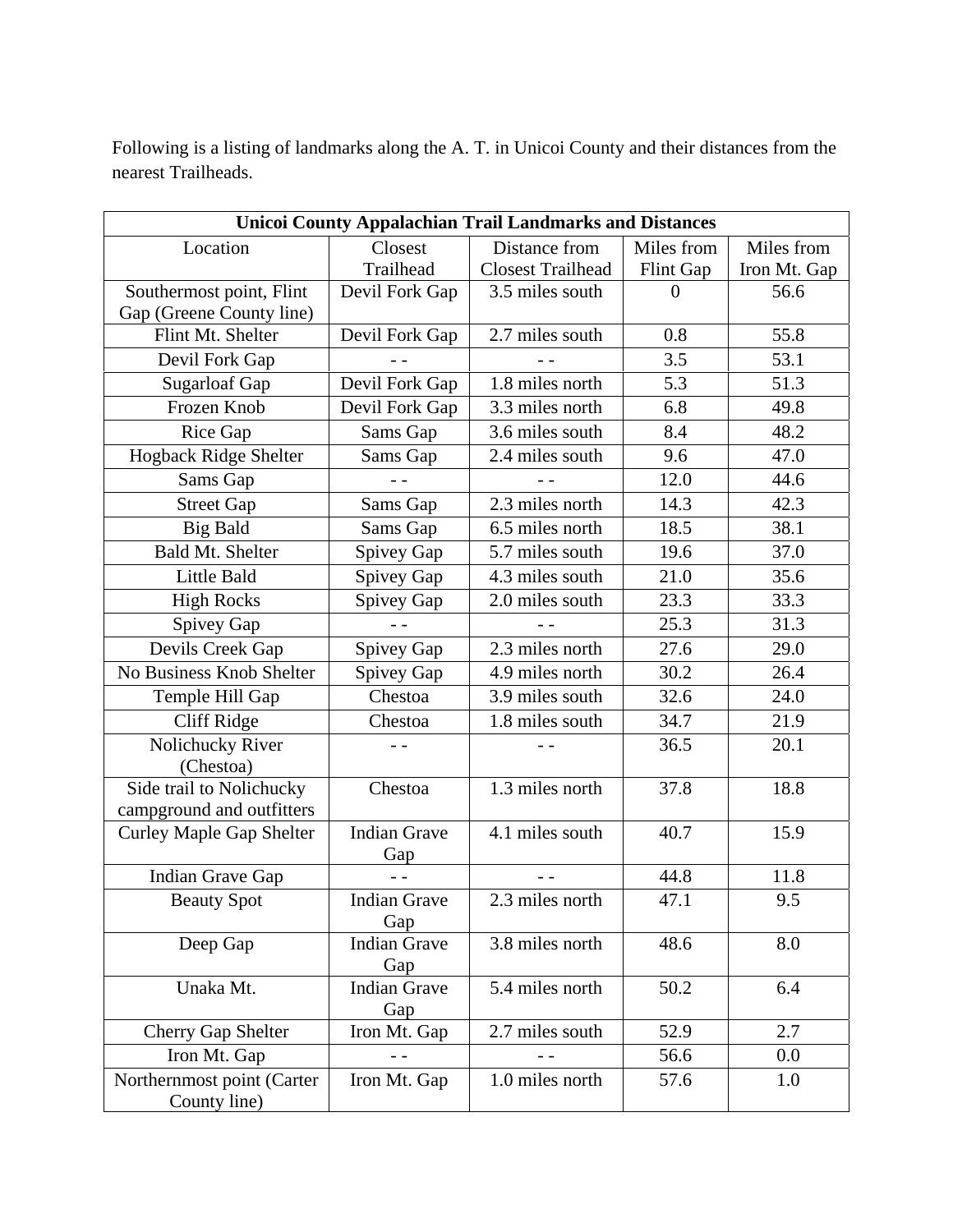#### **Some Good Day Hikes on the Appalachian Trail in Unicoi County**

• Nolichucky River to Cliff Ridge – fantastic views of Erwin and surrounding mountains

This hike begins at the bridge over the Nolichucky River at Chestoa. Park near the bridge and, facing upstream, go to the right side of the river. After walking a few yards up the road turn right into the woods and climb up a series of switchbacks. This was formerly a very steep section of trail but switchbacks have made it a much more pleasant and easy hike. After about a mile reach the first of several dramatic views down to the river, Erwin, and the surrounding mountains. The evergreen trees along the cliff are Carolina hemlocks, rare in Tennessee.

• Indian Grave Gap to Beauty Spot – great views from a grassy bald

At Indian Grave Gap at the North Carolina state line, there is a small parking area on the left and gravel roads going both left and right. The road to the left goes to Beauty Spot and across Unaka Mountain (not the summit) but can be rough for passenger cars. Beginning at Indian Grave Gap, go left on a gradual ascent for 2.3 miles to the open fields of Beauty Spot, elevation 4434'. There are excellent views of Roan Mountain, Mt. Mitchell, and many surrounding mountains.

• Devil Fork Gap to Sugarloaf Gap – profuse spring wildflowers

Reach Devil Fork Gap by taking Exit 46 off I-26 (Clear Branch), take old U. S. Highway 23 to Rocky Fork community near Flag Pond, turn right onto TN Highway 352, and follow it to the state line with parking on the left. From the road crossing bear left across a pasture and knob, cross a paved road at 0.5 miles, and climb gradually through a formerly settled area to a waterfall at 1.4 miles. Beyond, trilliums, spring beauties, trout lilies, and many other spring flowers grow in abundance with peak bloom in late April. Reach Sugarloaf Gap at 1.8 miles. Views of the South Indian Creek Valley can be had from Frozen Knob, 1.5 miles further.

• Sams Gap to Spivey Gap – high mountain scenery

One of the best long day hikes in Unicoi County is across Big Bald. It is almost 7 miles from either Sams Gap or Spivey Gap, but Sams Gap is several hundred feet higher so less climbing is involved. Take old U. S. Highway 23 to Sams Gap (parking is not available off Interstate 26). A nice short hike is to Street Gap, 2.3 fairly level miles from Sams Gap with a great view of Big Bald. The large open grassy meadow of Big Bald is reached 4.5 miles later. Descend through more meadows and sparse woods to Unicoi County's second highest point, 5185' Little Bald. From there the Trail enters North Carolina, passing fine views at High Rocks 2 miles from Spivey Gap, and reaches U. S. Highway 19W in Spivey Gap at 13.6 miles.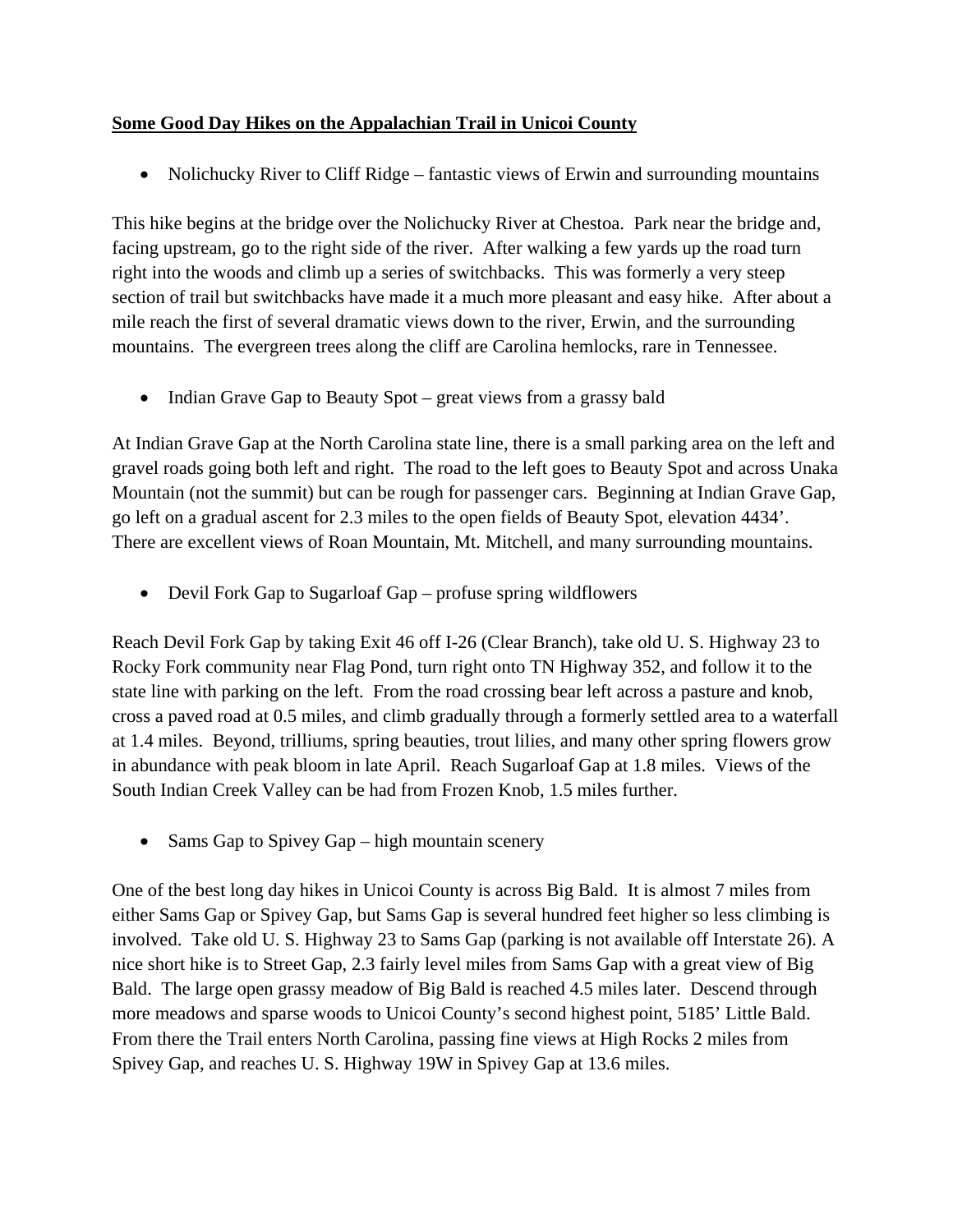• Unaka Mountain Traverse – Iron Mt. Gap to Indian Grave Gap

Though lengthened a mile to 11.8 miles and still a challenging hike, recent relocations on the north side of Unaka Mt. have eased the grades by bypassing many summits without views. There is a few hundred feet less net elevation gain when hiked from Iron Mt. Gap to Indian Grave Gap. Spring wildflowers are profuse from mid-April through mid-May, with Catawba rhododendron and flame azalea framing small grassy remnants of balds near the top of Unaka Mt. Unaka's summit is covered with red spruce and has no views, but is a dark, cool, memorable place. Several fields south of Unaka Mt. culminate in the great views from Beauty Spot.

#### **Other Unicoi County Trails**

#### **Unaka Mountain Area**

## Rock Creek Recreation Area

Rock Creek Recreation Area is the premier Cherokee National Forest developed recreation area in Unicoi County, with fine and pretty camping and picnicking sites and a large, ice cold swimming pool. To reach it, from Interstate 26 take Exit 36 to Main Street, turn right, and then left at a traffic light onto Tenth Street, TN Highway 395 (look for brown Forest Service signs). Proceed 3.3 miles to the entrance on the left. In addition to the longer trails described below, the Hemlock Forest, Trail of the Hardwoods, and Rock Creek Bicycle Trails all make nice short family walks within the recreation area. Hikers not staying in the campground should park at the swimming pool, before entering the campground.

• Rock Creek Falls Trail (FS Trail 148)

A pretty waterfall about 40' high is 2.1 miles above the pool at Rock Creek Park. From the swimming pool, hike 0.4 miles past the campground to the end of the road, then follow the trail to the right into the Unaka Mt. Wilderness. There are several creek crossings without bridges where you are likely to get your feet wet but are generally not difficult except in high water. The trail follows the creek and becomes more and more scenic, passing several smaller falls and cascades. The main falls is located in a secluded, rocky amphitheater.

• Rattlesnake Ridge Trail (FS Trail 26)

This challenging 4.4 mile trail climbs from Rock Creek Park at 2400' elevation to the Pleasant Gardens Overlook on Unaka Mt., elevation 4850'. The overlook is on a spur road 0.2 miles from Forest Road 230 at its high point on Unaka Mt., enabling a one-way hike with two vehicles. From the swimming pool, hike 0.4 miles past the campground to the end of the road and then follow the trail to the left. Climb for 0.4 miles to Dick Creek Gap and junctions with old roads converted to multi-use (mountain bike, horse, and foot) trails. Straight ahead, the Dick Creek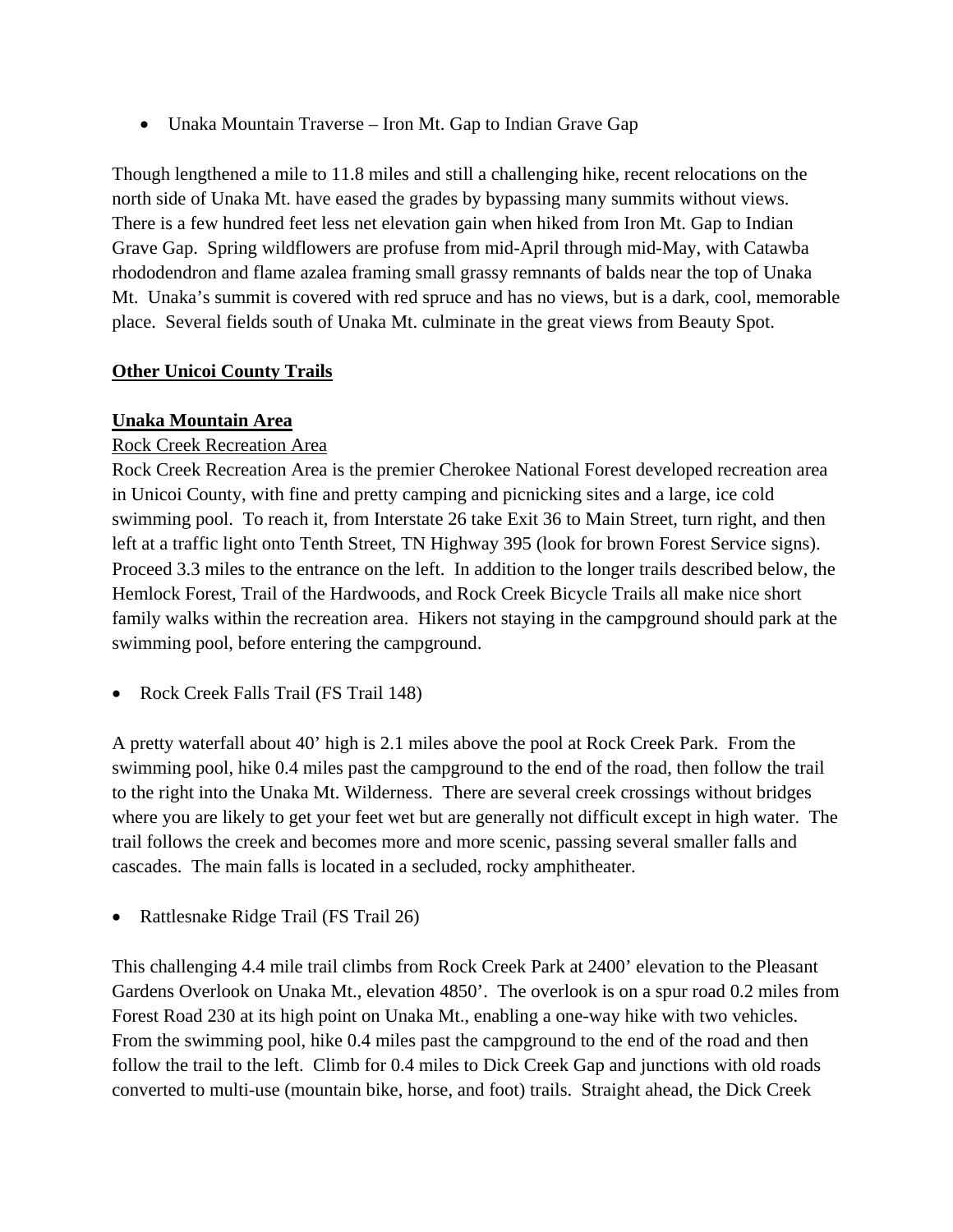Trail, FS Trail 27, leads 2.6 miles to TN Highway 107. The Dark Hollow Trail, FS Trail 280, climbs out of the gap to the left. The Rattlesnake Ridge Trail makes a 90° right hand turn (look for a sign) and climbs steeply at first into the Unaka Mt. Wilderness at 1.3 miles from the pool. The ascent moderates but is steady, through first a dry ridge with some views into a northern forest with red spruce. When you see spruce trees you are near the top where all the highest mountains in Unicoi County are visible.

#### Limestone Cove

The Forest Service Limestone Cove Recreation Area is 3.6 miles from Unicoi along Tennessee Highway 107. The picnic area is to the left, along North Indian Creek. A new trailhead is on the right at the former campground site.

• Limestone Cove Trail (FS Trail 30)

The Limestone Cove Trail climbs 2200' from the recreation area in 3.8 miles to Stamping Ground Ridge. From the new trailhead, follow an old road for 0.3 miles to a wide, grassy trail. Cross Rocky Branch at 1.2 miles, then climb steadily with some steep sections up old logging roads. In a pretty gap covered with red spruce, reach a junction with the Stamping Ground Trail at 3.8 miles. A right turn leads 0.4 miles to the Stamping Ground Ridge overlook and parking area on Forest Road 230.

• Stamping Ground Trail (FS Trail 110)

The lower end of this 4.2 mile hiker and horse trail is on private land, with hopes to establish a public trailhead. The beautiful upper portion is accessible from Forest Road 230 high on Unaka Mt. Forest Road 230 intersects TN Highway 107 at 7.6 miles from downtown Unicoi. Watch for a right turn onto initially a paved road, reaching the Stamping Ground Ridge overlook at 6.7 miles. The trailhead can also be reached from Indian Grave Gap, 6.4 miles along Forest Road 230. Just past the rocks which block the trail to vehicle use are splendid views. The trail gently descends an open ridge to a gap where the Limestone Cove Trail bears left at 0.4 miles. The Stamping Ground Trail continues for 3.4 miles to its present terminus on private land; backtracking is required.

#### **Clark Creek Area**

Clark Creek is a clear, rocky stream isolated from the rest of Unicoi County. To reach it from Erwin, take TN Highway 81 down the Nolichucky River towards Jonesborough into Washington County. Turn left at the junction with TN 107 for about 5 miles. Watch closely for Clark Creek Road turning left just after crossing the creek. The pavement ends where the road enters the Cherokee National Forest and Unicoi County, becoming Forest Road 25. The Iron Furnace Trail departs to the left just across the creek from that point. The Hell Hollow Trail leaves to the right